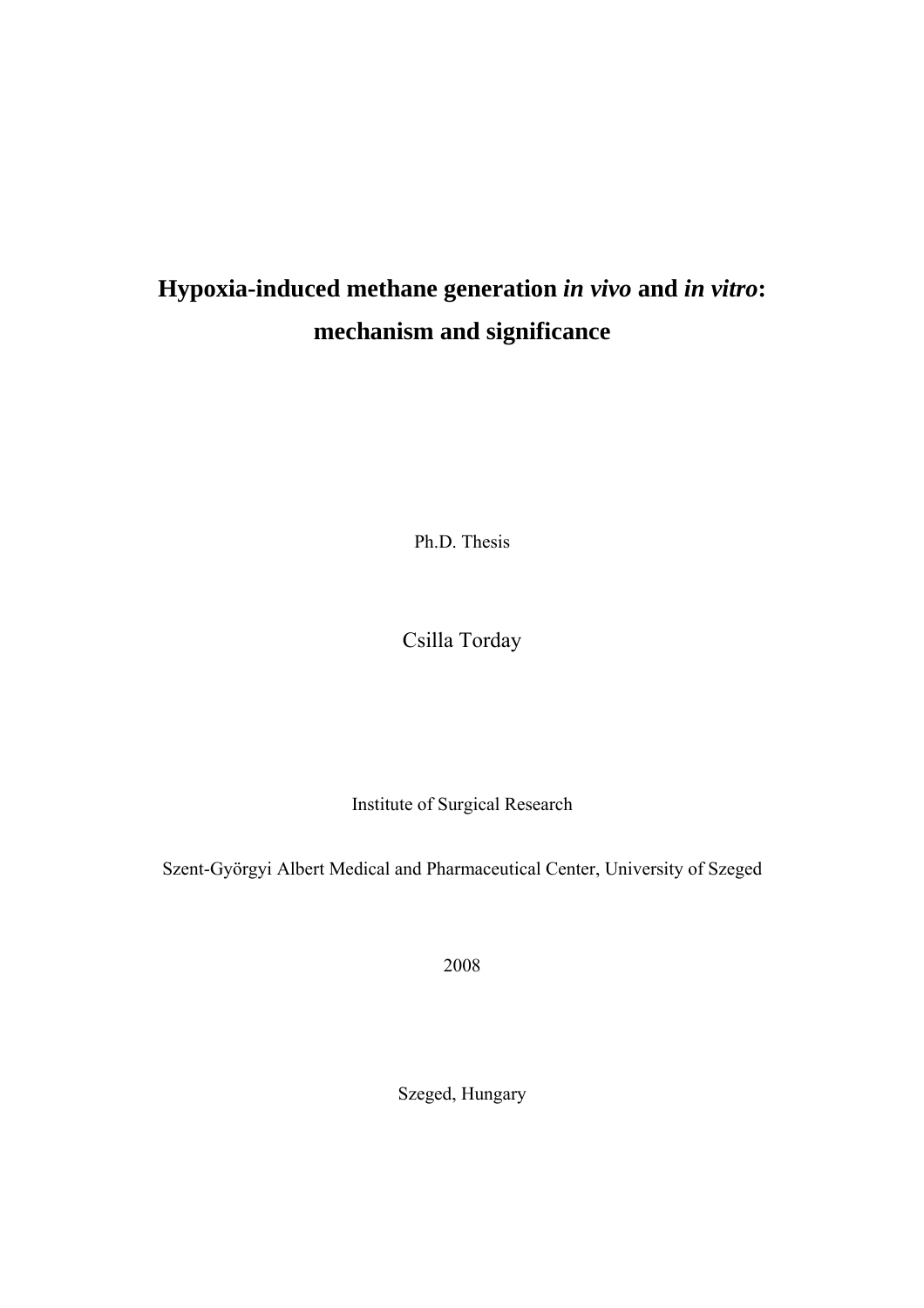#### **CONTENTS**

#### **List of full papers related to the subject of the thesis**

- **I.** Ghyczy M, **Torday C**, Boros M: Simultaneous generation of methane, carbon dioxide, and carbon monoxide from choline and ascorbic acid: a defensive mechanism against reductive stress? FASEB J. 17(9):1124-6, 2003. **IF: 7.162**
- II. Ghyczy M\*, **Torday C**\*, Kaszaki J, Szabó A, Czóbel M, Boros M: Hypoxia-induced generation of methane in mitochondria and eukaryotic cells: an alternative approach to methanogenesis. Cell Physiol Biochem. 21(1-3):251-8, 2008.

# **IF: 3.557 (\* = EQUAL CONTRIBUTION)**

III. Ghyczy M\*, **Torday C\***, Kaszaki J, Szabó A, Czóbel M, Boros M: Oral phosphatidylcholine pretreatment decreases ischemia-reperfusion-induced methane generation and the inflammatory response in the small intestine. Shock 5:596-602, 2008**. IF: 3.325 (\*= EQUAL CONTRIBUTION)**

# **List of abstracts related to the subject of the thesis**

- 1. **Torday C**, Fónagy A, Wolfárd A, Ghyczy M, Boros M. Reduktív stressz által kiváltott metán képzõdés in vitro körülmények között. Magyar Sebészet, Supplementum, 43, 2001.
- 2. **Torday C**, Ghyczy M, Boros M. Biomolecules with electrophilic methyl groups may ameliorate reductive stress. Acta Physiol Hung 89(1-3), 287, 2002.
- 3. **Torday C**, Ghyczy M, Boros M. In vitro methane formation during reductive stress conditions. Shock 18(S1), 26, 2002.
- 4. Szabó A, Csipszer B, Czóbel M, **Torday C**, Kaszaki J, Ghyczy M, Boros M. The effects of systemic phosphatidylcholine treatment in hyper and hypodynamic endotoxemia. Eur Surg Res 36(S1), 117, 2004.
- 5. **Torday C**, Ghyczy M, Boros M. Methane production in endothelial cells a consequence of free radical attack? Eur Surg Res 37(S1), 108-109, 2005.
- 6. Boros M, Ghyczy M, **Torday C**, Kaszaki J, Czóbel M. A gyulladás füstje: metán képződés hipoxia-reoxigenizáció alatt. Magyar Sebészet, Supplementum, 2007.
- 7. Boros M, Ghyczy M, **Torday C**, Kaszaki J, Czóbel M: Hypoxia-induced methane generation - mechanism and function. Inflammation Research 56(S2): S172, 2007.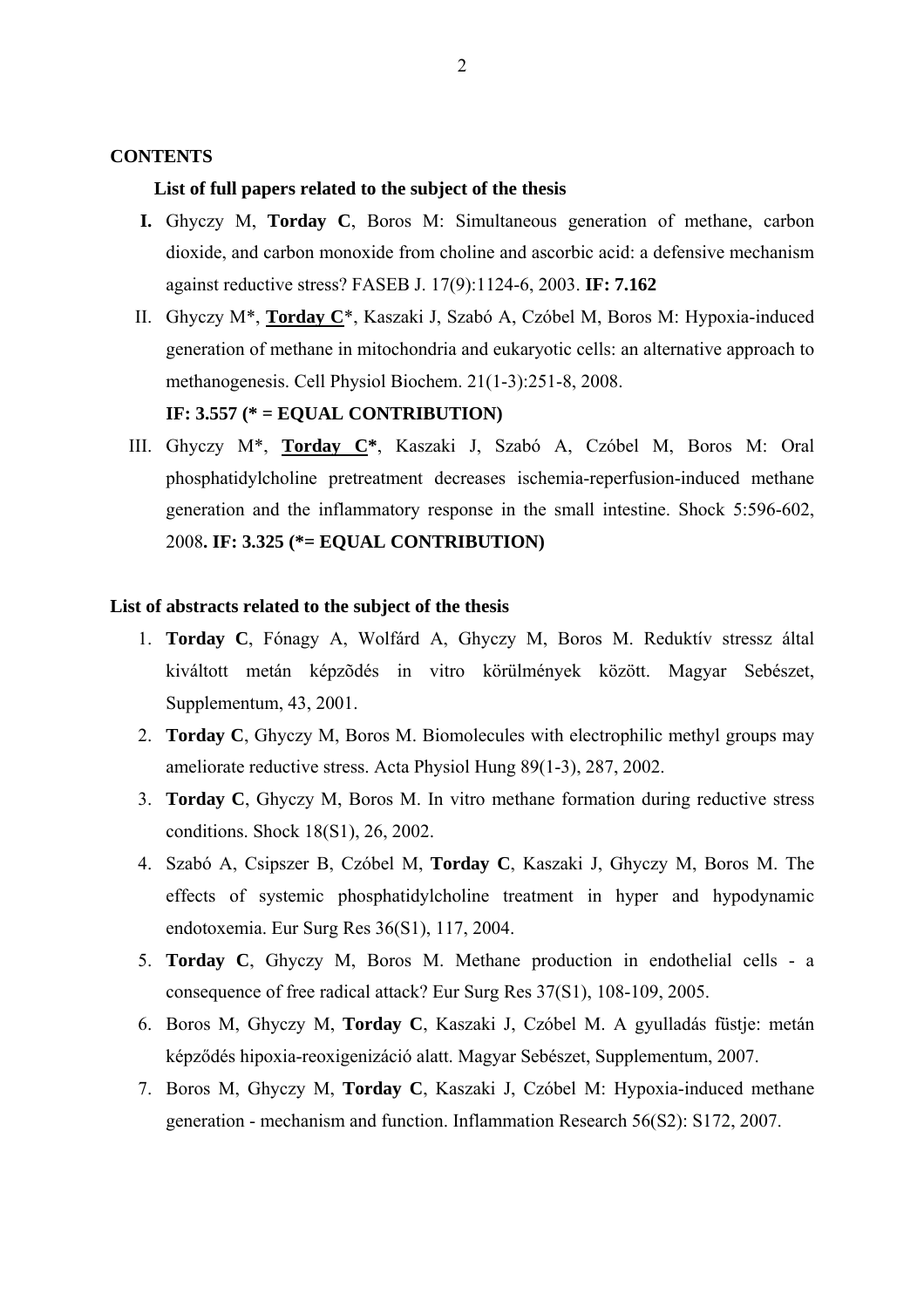#### **INTRODUCTION**

Methane (CH<sub>4</sub>), the second most important anthropogenic greenhouse gas after  $CO<sub>2</sub>$ (Forster *et al.* 2007), is the most abundant reduced organic compound in the atmosphere. According to established knowledge, it is produced primarily by anaerobic bacterial activity in wetlands, rice fields, landfills and the gastrointestinal tract of ruminants, with non-bacterial emissions occurring from fossil fuel usage and biomass burning. The main tropospheric sink of CH4 is chemical removal by the hydroxyl radical.

Aerobic life depends critically on redox homeostasis, an integrating network of oxidative and reductive processes. An abnormal increase in intracellular reducing power may occur through an interruption in the flow of electrons down the mitochondrial electron transport chain (Williamson *et al.* 1999, Niknahad *et al.* 1995). This occurs during hypoxia, when a deficiency of electron acceptor oxygen leads to decreasing ATP generation and progressive functional and structural cell damage (Chance, 1957).

Evidences suggest that an abnormal increase in reducing power (or "*reductive stress*") is associated with abnormal clinical states that may shorten the life span of cells (Ido *et al.* 1997). The clinical/pathophysiological equivalent to biochemical reductive stress is ischemia, when blood supply is inadequate to meet the demands of the tissues. Ischemia triggers a complex cascade of reactions and molecular events including altered  $Ca^{2+}$  homeostasis, mitochondrial dysfunction, and inflammatory activation.

Reperfusion, or reestablishment of the oxygen supply to the previously ischemic tissues is a precarious process, however, as the disturbed intracellular biochemistry leads to the generation of reactive oxygen species (ROS). Superoxide  $(O_2)$ , a key ROS produced during the incomplete reduction of oxygen forms the basis of "*oxidative stress*" (Zorov *et al.* 2006). This term is applied to *in vivo* situations in which damage is caused, either directly or indirectly, by an elevated level of ROS or the generation of other free radicals. Superoxide anion can release redox-active iron ions from iron-sulfur proteins and thus can lead to the generation of more aggressive species including the highly-damaging hydroxyl radical (Valko *et al.* 2005). The Haber-Weiss or iron-catalyzed Fenton-type reaction between hydrogen peroxide and a transition metal can be driven by other reducing radicals like ascorbate (Udenfriend reaction) as well.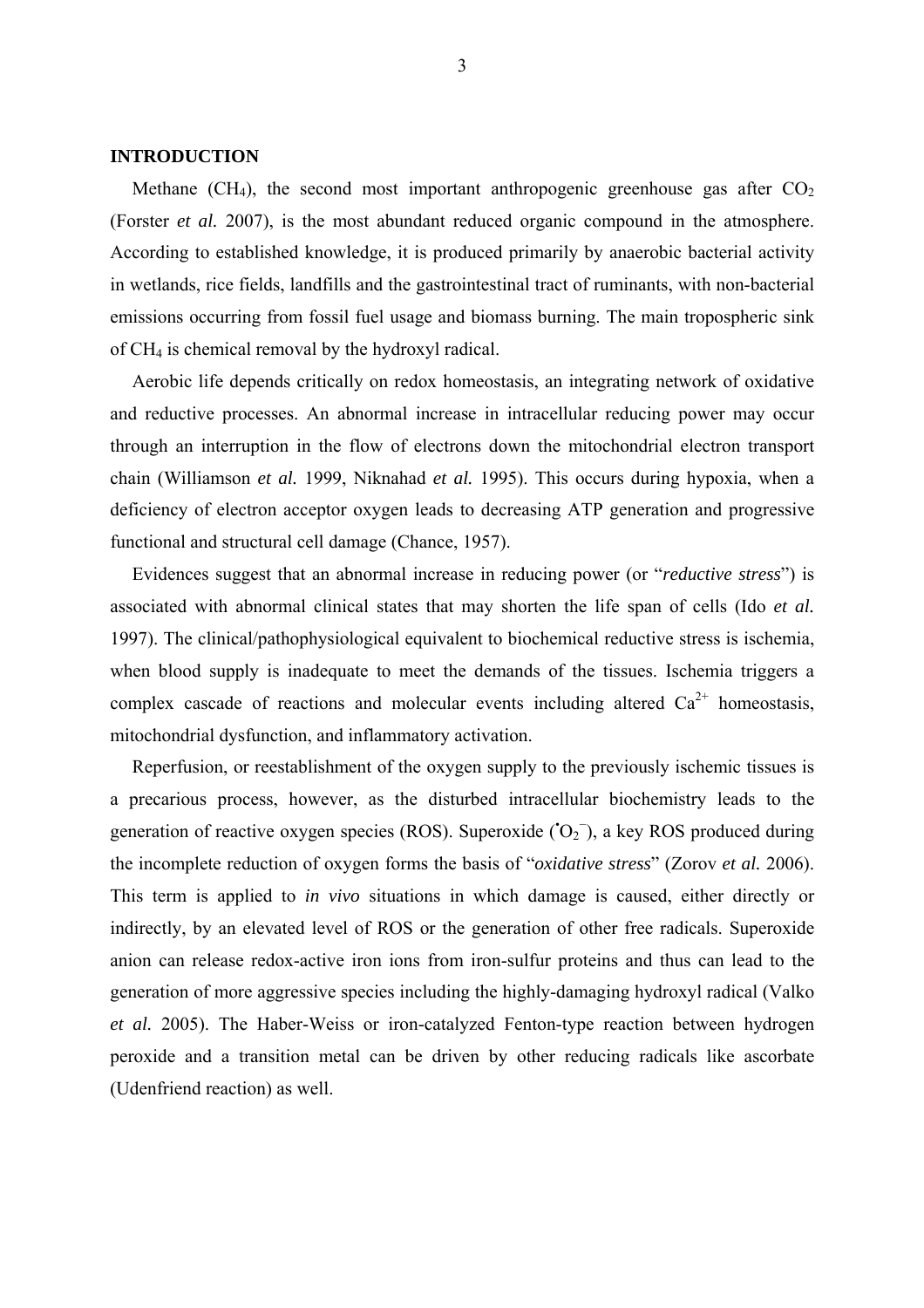Hydroxyl radicals are short-lived (the *in vivo* half-life is approx.  $10^{-9}$  sec) but their reactivity towards cellular constituents is several orders of magnitude higher than that of superoxide radicals and hydrogen peroxide (Halliwell and Gutteridge, 1992). Hydroxyl radical can damage virtually all types of macromolecules, carbohydrates, nucleic acids, lipids and amino acids: it is considered the most damaging oxygen species within the body. Its in vivo measurement is however, very difficult and specific markers (amino acid hydroxylation, protein, DNA adducts, and aromatic probes) are currently under intense investigation.

Ischemia and reperfusion (I-R) syndrome is a severe, multifactorial clinical condition and a good experimental model that has been widely employed to study oxido-reductive stress in vivo (Carden *et al*. 2000, Stallion *et al.* 2005). Although the etiology may vary, local ischemia always results in a change from an aerobic to an anaerobic metabolism, which profoundly affects both early and long-term tissue reactions. Today it is recognized that I-R is leading to antigen-independent inflammation, where several signals, including the release of constitutive cellular proteins act as activators of the immune system (Carden *et al.* 2000). In the resulting response, local expression of adhesion molecules, proinflammatory cytokines and systemic activation of the polymorphonuclear neutrophils (PMNs) are central inducers of tissue injury (Carden *et al.* 2000, Arumugam *et al.* 2004). This proinflammatory state increases tissue vulnerability to further injury, finally resulting in the amplification of the inflammatory response (Carden *et al*. 2000). In the gastrointestinal tract, a transient splanchnic flow reduction predisposes to the influx of luminal foreign material, and mucosal I-R therefore often progresses to the development of secondary septic complications.

A number of compounds have been demonstrated to protect against oxidative damage by inhibiting or quenching radical formation. Phosphatidylcholines (PCs) are a class of phospholipids which incorporate choline as headgroup. PC is ubiquitous membrane-forming entity, but experiments and clinical experience indicated that it may function as an active substance as well. In particular, various lines of evidence suggested that PC may decrease the magnitude of the inflammatory response, increases tolerance in experimental ischemia and hypoxia and inhibits mucosal damage caused by acids and other noxious agents in the gastrointestinal tract (Treede *et al.* 2007, Erős *et al.* 2006, Ghyczy *et al.* 2002). The therapeutical effect of parenteral PC and lyso-PC has been demonstrated in experimental sepsis models also (Drobnik *et al.* 2003, Yan *et al*. 2004, Ilcol *et al.* 2005).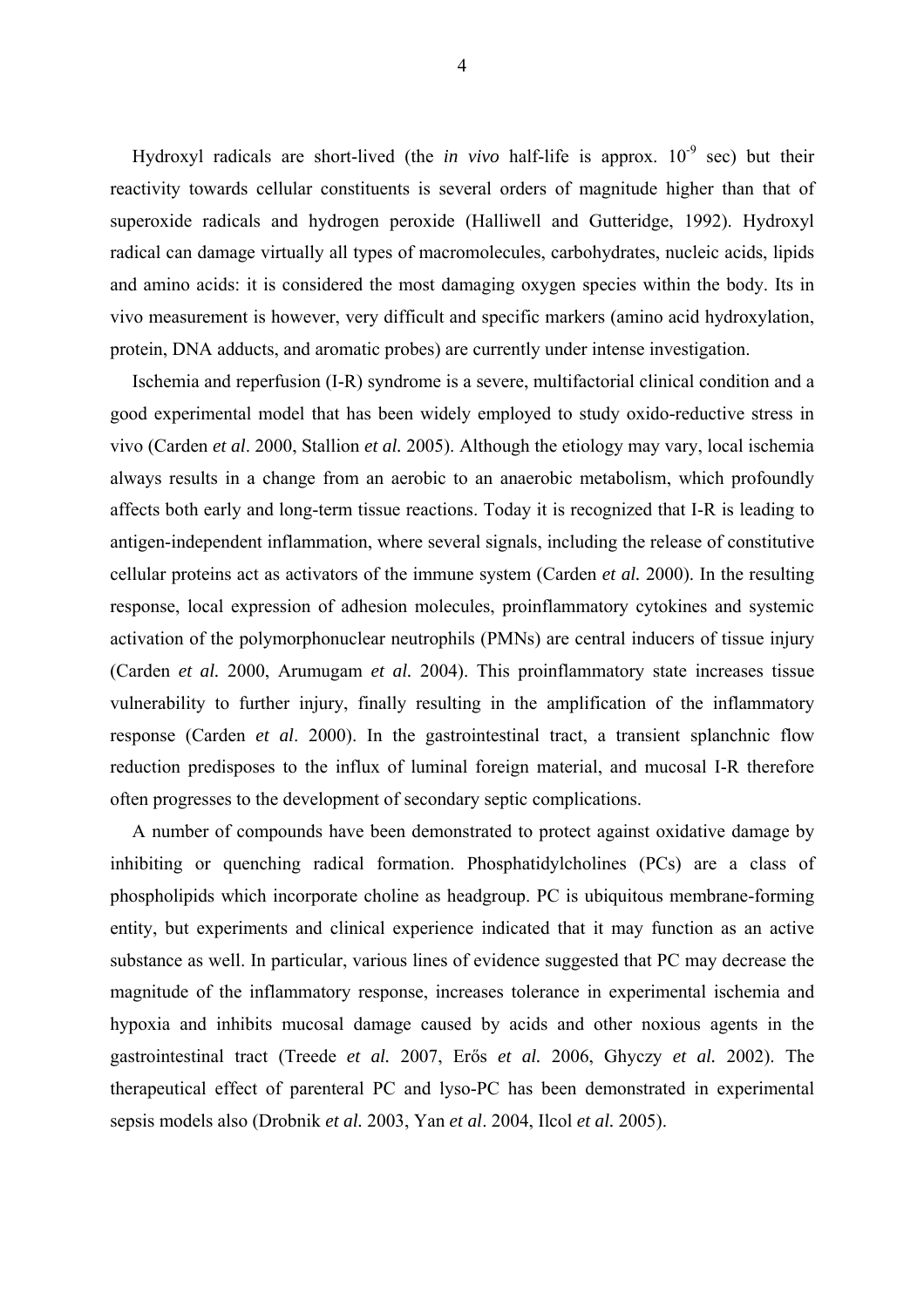Phospholipase D (PLD) is one of the key enzymes in the lipid metabolism which catalyzes the hydrolysis of PC to form phosphatidic acid (PA) and releasing the soluble choline into the cytosol. Choline is a natural amine, classified as a water-soluble essential nutrient (Blusztajn *et al.* 1983, 1998). Choline metabolites are needed for main physiological purposes including structural integrity, signaling roles for cell membranes, neurotransmission (acetylcholine synthesis). It is source for methyl groups  $(CH_3)$  required for methylation reactions via trimethylglycine (betaine) that participates in the S-adenosylmethionine (SAM) synthesis pathways (de Long *et al.* 2002, Ghosal *et al.* 1995). Humans can synthesize choline de novo in small amounts by converting phosphatidylethanolamine (PE) to PC in the liver by three methylation reactions, each using SAM as a CH<sub>3</sub> donor.

It has been widely believed that the biological efficacy of PC depends on the fatty acid moiety of the compound. In contrast**,** some other studies have suggested us that the protective role of PC is independent of the fatty acids and may be linked to electrophilic methyl groups (EMGs) of the headgroup, which may act as electron acceptors under certain in vivo conditions (Ghyczy *et al.* 2001). PC and acetylcholine react *in vitro* with the electron donor sodium benzothiolate in an irreversible redox reaction by the transfer of a pair of electrons to the electron-deficient methyl group, thus splitting this group from the positive N moiety (Stoffel *et al.* 1971). This electron-pair transfer between the biological electron acceptors and an artificial electron donor led us to speculate that a similar reaction may also take place in cells. In this sequence the nucleophilic hydride-ion from NADH is transferred to the electrophilic methyl group. This is followed by the splitting off of this methyl group with the formation of methane and the oxidation of NADH to NAD<sup>+</sup>.



# **AIMS**

Our main goal was to provide evidence that a methane-generating reaction is induced by transient hypoxia in aerobic systems. Further aims were to outline the mechanism of methane production and the possible components of the methanogenic pathway in mammalian cells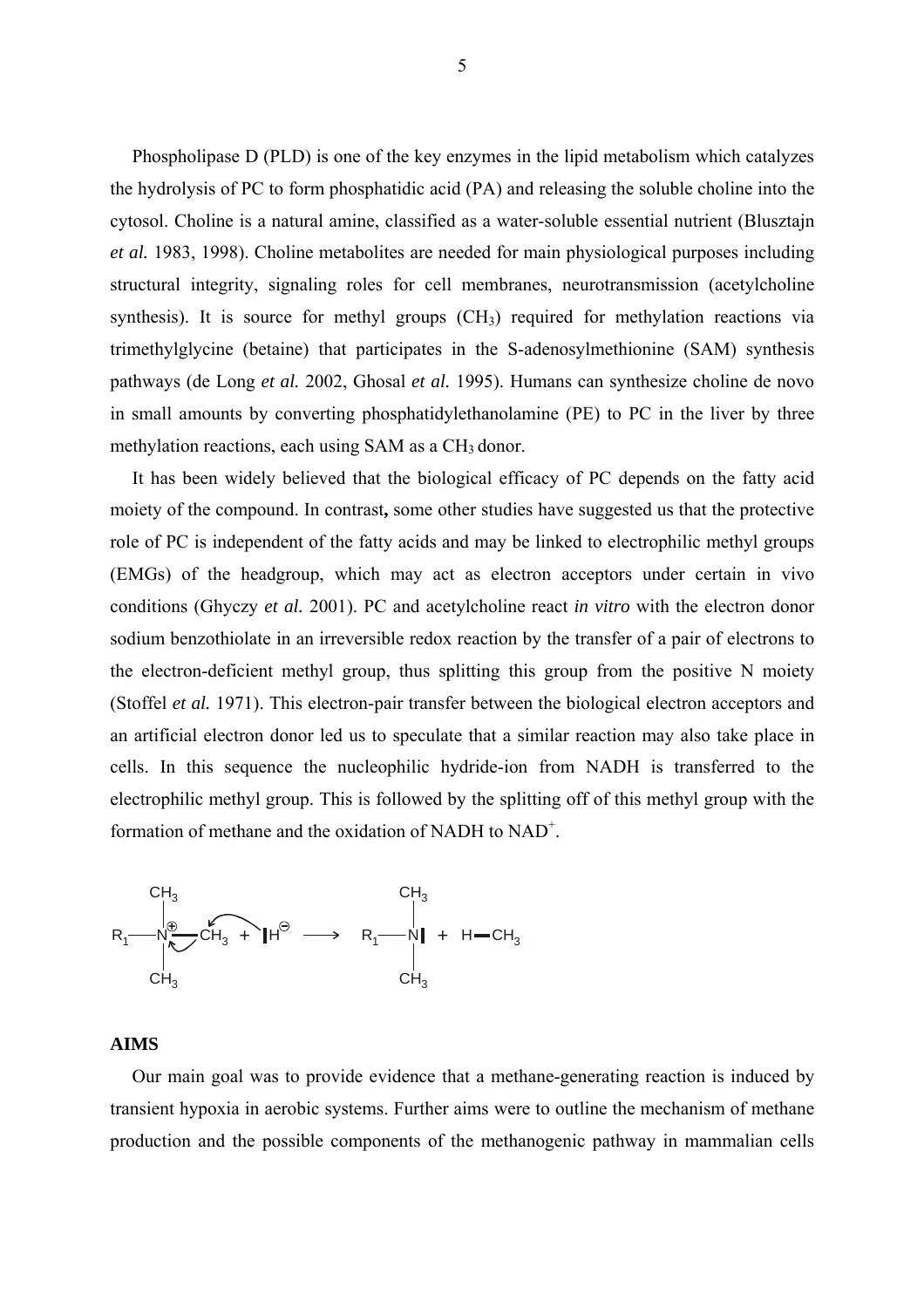and organelles. Additionally, we aimed at determining the methanogenic potential of PC metabolites in vivo, and the effects and the possible role of PC in I-R-induced oxido-reductive stress response in the gastrointestinal tract.

# **METHODS**

#### *In vitro* **chemical experiments**

 Methyl group-containing PC metabolites including choline chloride (CC), N,Ndimethylethanolamine (DMEA), N-methylethanolamine (MEA), ethanolamine (EA), betaine, dimethylglycine (DMG), sarcosine (N-methylglycine) and glycine were tested in the presence of the hydroxyl free radical generating Udenfriend components  $(ASC, H<sub>2</sub>O<sub>2</sub>$  and catalytic iron). The experiments were carried out in 5-ml gastight Supelco vials connected to 5-ml syringes through the septum of the cap. Methane concentration was analyzed by gas chromatography with flame-ionization detection (Carlo Erba Instruments HRGC 5300 Megaseries, Chrompack capillary column). Methane  $(CH_4)$ , carbon dioxide  $(CO_2)$ , and carbon monoxide (CO), nitrogen  $(N_2)$ , and  $(O_2)$  concentrations were measured simultaneously by gas chromatography with TCD and column switching system, and the main column was filled with Hayesep Q 80/100 mesh.

#### **The lucigenin-enhanced chemiluminescence assay**

The 1 ml reaction mixture containing the components of the Udenfriend reaction and the examined PC metabolites in buffer were given to minivials containing lucigenin in 100  $\mu$ M concentration. Chemiluminescence was measured in the tritium channel (set in the out-ofcoincidence mode) of a Packard Tri-Carb 2100 Model liquid scintillation counter by the method of Ferdinandy et al. (2000).

### **Isolation of rat-liver mitochondria and mitochondrial subfractions**

The isolation of mitochondria and mitochondrial fractions was performed according to the standard method of Schneider modified by Kristal and Yu (1998). Mitochondrial protein was determined according to Lowry *et al.* (1951). Mitochondrial integrity and oxygen consumption were analyzed by polarography at 25°C with an oxygraph equipped with a Clark oxygen electrode (Aqueous Phase Respiration System OXYGRAPH/Hansatech Instruments  $Ltd.$ ).

#### **Endothelial cell cultures**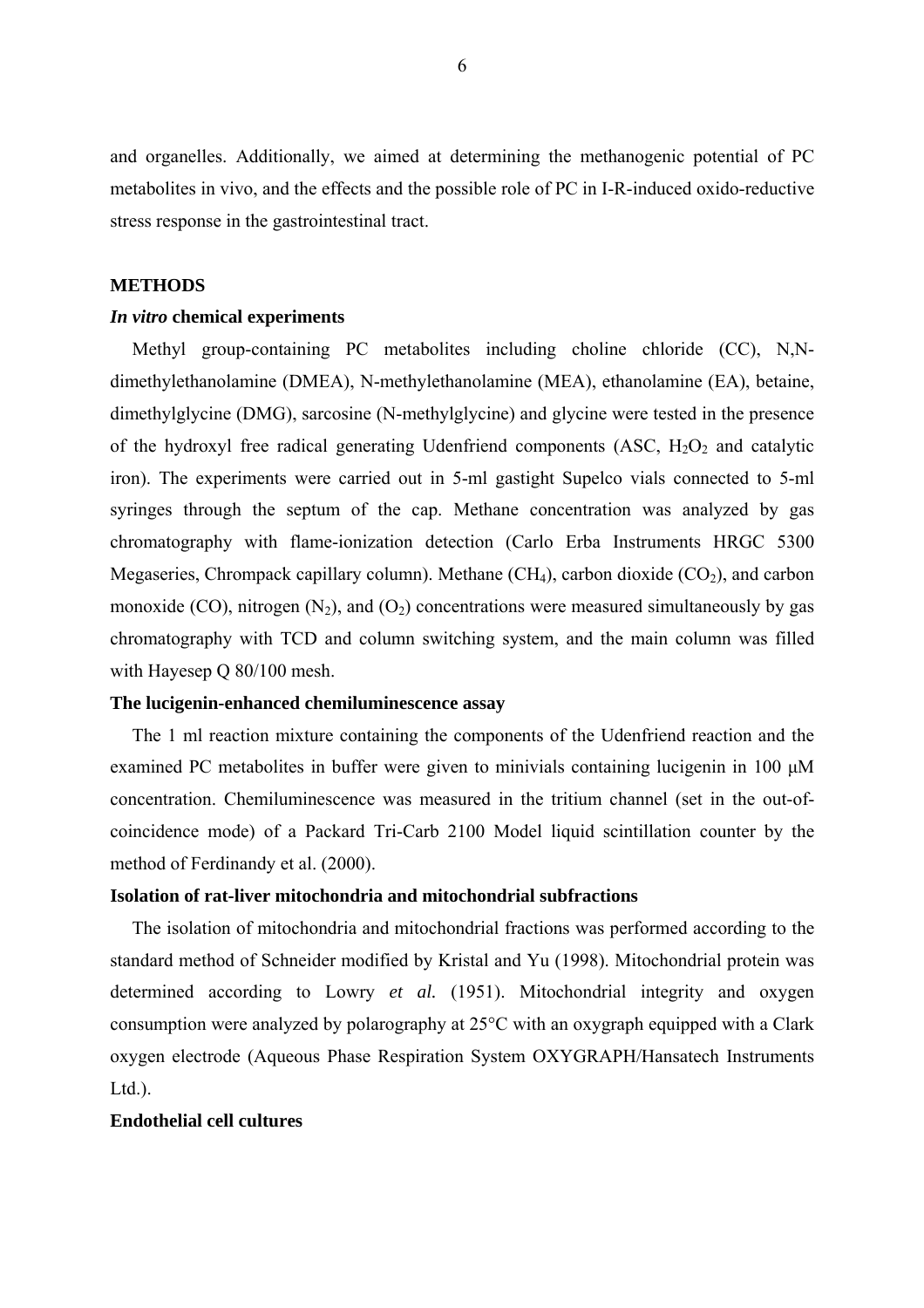Endothelial cells were isolated and cultured in Dulbecco's phosphate-buffered saline according to a modified method of Grygliewski *et al.* (1986) and Rosen *et al*. (1981). The experiments were performed on 10-day-old endothelial cells  $(18-20x10^6 \text{ cells/flask})$ . **Granulocyte studies** 

PMNs were separated from canine venous blood by the method of Guarnieri *et al*. (1987). Cell viability was tested by the trypan blue exclusion method. The superoxide radical production, the phorbol 12-myristate 13-acetate (PMA)-stimulated activity of the PMNs  $(1.5x10<sup>6</sup>$  cells/ml) were determined with a UV-1601 spectrophotometer (Shimadzu, Japan) at 550 nm.

#### *In vivo* **large animal studies**

Three separate groups of experiments were performed on a total of 17 inbred dogs (average weight  $12.7\pm 2$  kg) under sodium pentobarbital anesthesia (30 mg kg<sup>-1</sup> i.v.). The right femoral artery and vein were cannulated for the measurement of mean arterial pressure (MAP) and for fluid or drug administration, respectively. A Swan-Ganz thermodilution catheter (Corodyn TD-E-N, 5011-110-7Fr; Braun Melsungen AG, Melsungen, Germany) was positioned into the pulmonary artery via the right femoral vein to measure the cardiac output (CO) by thermodilution, using a Cardiostar CO-100 computer (Experimetria Ltd., Budapest, Hungary).

An ultrasonic flow probe (Transonic Systems Inc., Ithaca, NY, U.S.A.) was placed around the exposed superior mesenteric artery (SMA) to measure the mesenteric blood flow. A branch of a tributary of the ileal vein supplying the terminal part of the ileum was cannulated to measure mesenteric venous pressure. In all protocols, a period of 30 min was allowed for recovery from surgery. Ischemia was maintained for 60 min, followed by a 180-min reperfusion period.

#### **Experimental protocol**

The animals were randomly allocated into one or other of 3 experimental groups according to the feeding protocols. Groups 1 and 2 were fed with normal laboratory chow for 1 week before the experiments. In group 3, the animals were fed with a special diet containing 1% PC (Ssniff Spezialdiäten GmbH, 59494 Soest, Germany) in a dose of 50 g  $kg^{-1}$  day<sup>-1</sup> for 6 days before the experiment. Group 1 (n=5) served as sham-operated control, while in groups 2  $(n=6)$  and 3  $(n=6)$ , complete small intestinal ischemia was induced by occluding the superior mesenteric artery (SMA). Small intestinal tissue biopsy samples, peripheral blood samples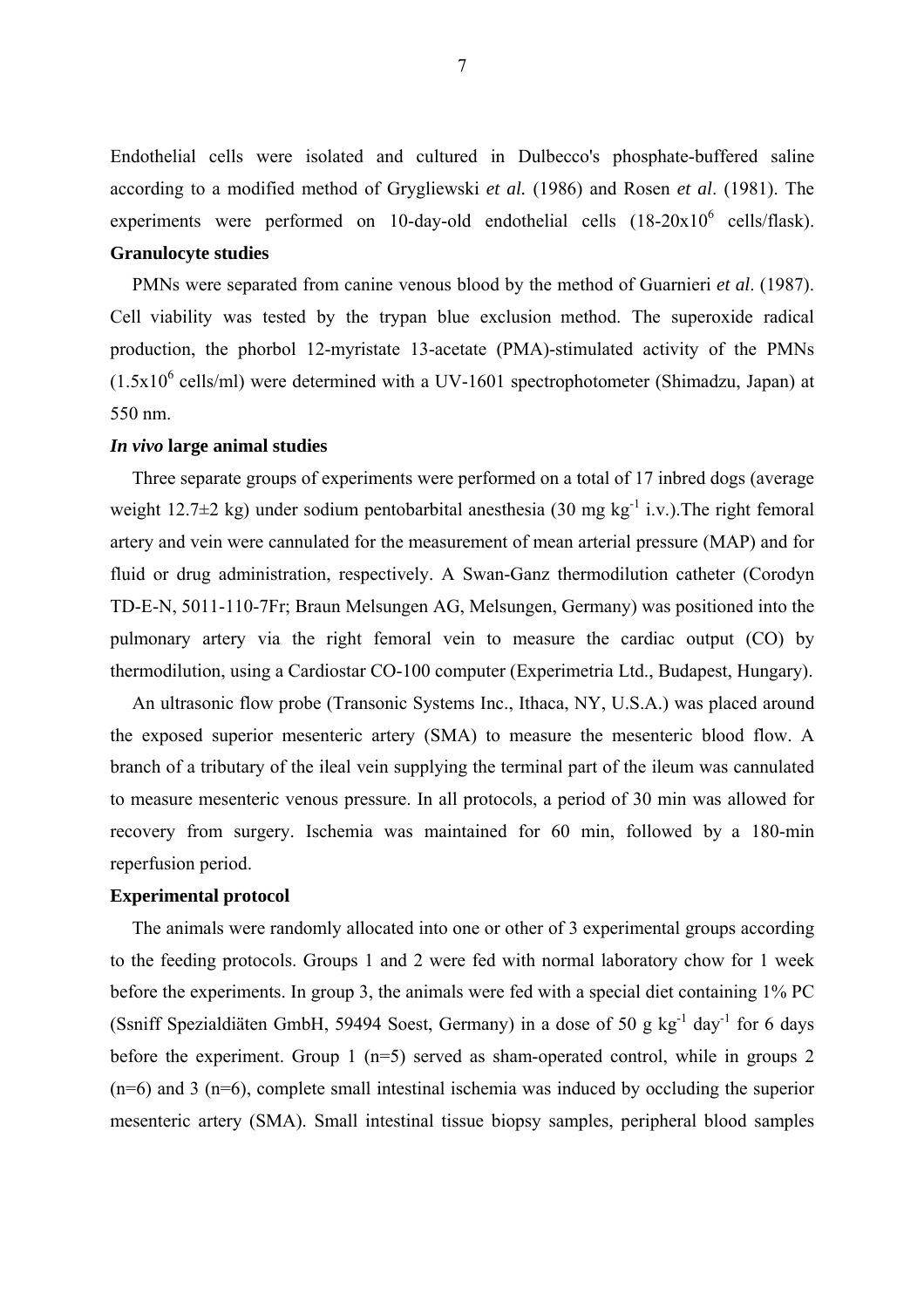and gas samples from the expired air were taken before the occlusion of the SMA, and thereafter at the beginning and end of the reperfusion period.

### **Hemodynamic measurements**

Pressure and blood flow signals were monitored continuously and registered with a computerized data-acquisition system (SPELL Haemosys; Experimetria Ltd., Budapest, Hungary).

# **Intramucosal pH measurements**

A silastic balloon catheter (TGS Tonomitor, Tonometrics Inc., Worcester, Massachusetts, U.S.A.) was introduced through a small enterotomy into the intestinal lumen. Arterial blood gases and intramucosal  $pCO<sub>2</sub>$  were measured with a blood-gas analyzer (AVL, Graz, Austria). Intramucosal pH (pHi) was calculated by using the modified Henderson-Hasselbach formula with a correction factor for 30-min equilibration (Fiddian-Green, 1989).

# **Intestinal superoxide production**

Superoxide production in freshly minced intestinal biopsy samples was assessed by a lucigenin-enhanced chemiluminescence assay (Ferdinandy *et al.* 2000). Chemiluminescence was measured at room temperature in a liquid scintillation counter by using a single active photomultiplier positioned in out-of-coincidence mode.

#### **Tissue myeloperoxidase activity**

The activity of myeloperoxidase (MPO), was measured on ileal biopsy samples by the method of Kuebler *et al.* (1996). The MPO activities of the samples were measured at 450 nm (UV-1601 spectrophotometer, Shimadzu, Japan), and the data were referred to the protein content.

#### **Exhaled methane measurement**

The trachea was intubated with a cuffed endotracheal tube (Portex Tracheal Tube) and the animals breathed spontaneously throughout the experiment. 2500 ml of expired air was collected. 1-ml gas samples were taken from the bag to determine methane concentrations.

The rate of methane formation was determined by gas chromatography and a Chrompack capillary column.

# **Statistical analysis**

Data analysis was performed with a statistical software package (SigmaStat for Windows, Jandel Scientific, Erkrath, Germany). *In vitro* data were analyzed by two-way ANOVA tests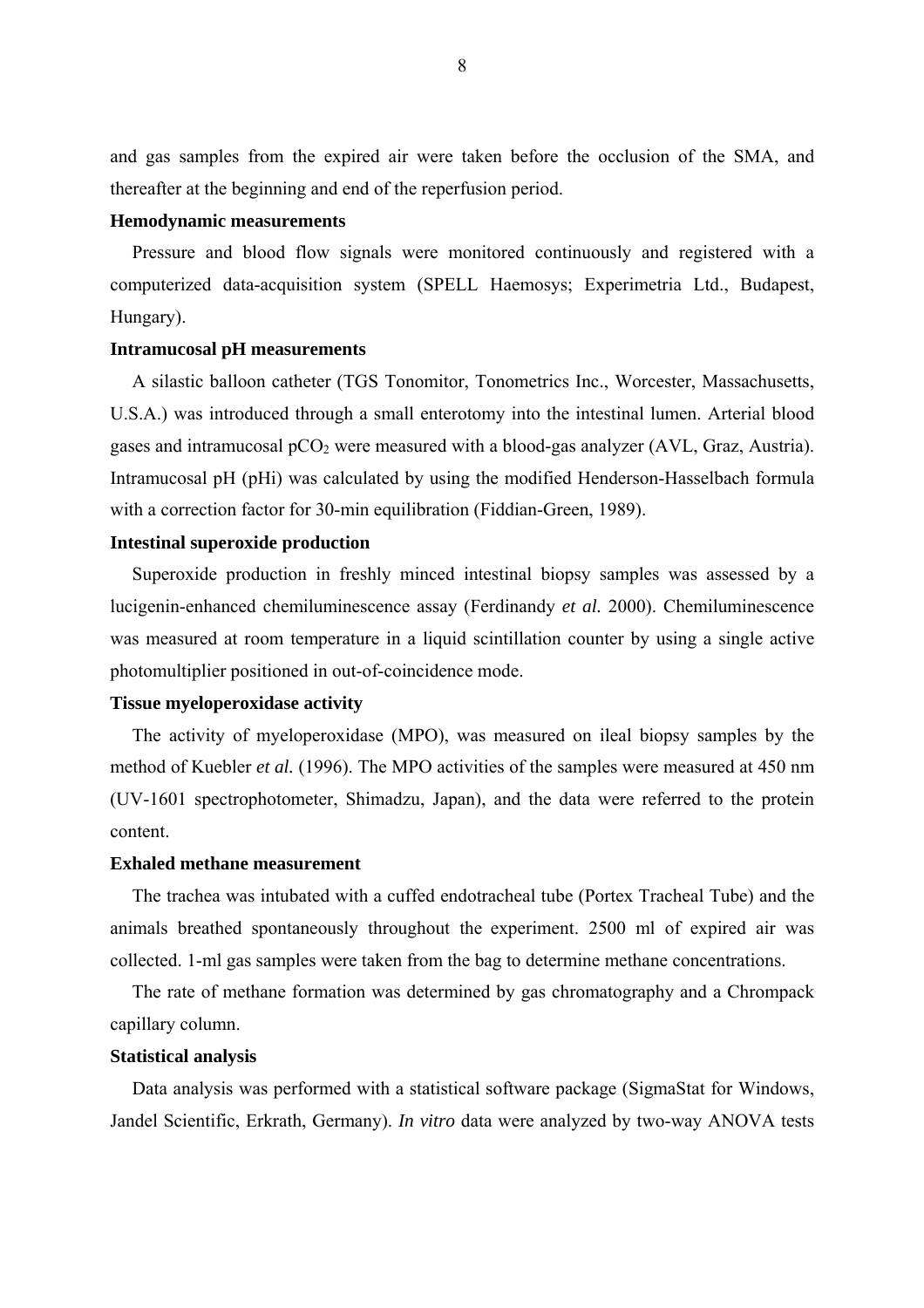followed by the Bonferroni test. Data are expressed as means  $\pm$  standard deviation (SD). For the *in vivo* data, Friedman repeated measures analysis of variance on ranks was applied within the groups. Time-dependent differences from the baseline were assessed by Dunn's method. Differences between groups were analyzed with Kruskal-Wallis one-way analysis of variance on ranks, followed by Dunn's method for pairwise multiple comparison. In this context, median values and 75<sup>th</sup> and 25<sup>th</sup> percentiles are given; *p* values  $\leq 0.05$  were considered significant.

#### **RESULTS AND DISCUSSION**

#### *In vitro* **studies without biological structures**

We determined the relative effectiveness of potential methyl group donor compounds (CC > S- methylmethionine  $> PC > S$ -adenosylmethionine  $>$  betaine  $>$  carnitine  $>$  acylcarnitine) and reducing agents (ASC > NADH >NADPH > glutathione > dithiotreitol > NAC) in terms of methane generation, and the most potent ASC and choline chloride were used in further experiments. We have investigated the formation of methane in a chemical model reaction from choline in the presence of  $H_2O_2$ , catalytic iron, and ASC. Each step of the reaction pathway was studied systematically, methane formation as well as the possible evolution of other gases was monitored in several concentration ranges and in different ratios of the components. No reactions occurred in the absence either of  $Fe<sup>3+</sup>$  or  $H<sub>2</sub>O<sub>2</sub>$ . In all experimental series, the reactions started immediately with visible gas formation, color changes, and an elevation of temperature. Methane generation *in vitro* increased linearly with the amount of  $H<sub>2</sub>O<sub>2</sub>$  and choline and the concentration of catalytically active iron. The optimal ratio of oxidant to reducing agent was 1:0.5 in this setting. The reactions as judged by gas evolution came to an end after 20-30 min, and the completed reaction can be restarted only by the addition of  $H_2O_2$ . In this system  $CO_2$  and  $CO$  are formed parallel to methane generation. The results indicate that the reduced carbon moiety derives from choline, while ASC generates CO and  $CO<sub>2</sub>$ .

In the second series of *in vitro* chemical experiments the methane-generating capacity of PC metabolites was examined in a hydroxyl radical-generating chemical reaction. When CC and the choline metabolites were tested, significant methane liberation was detected in the gas phase. For CC, DMEA, MEA and EA, the amount increased linearly with the number of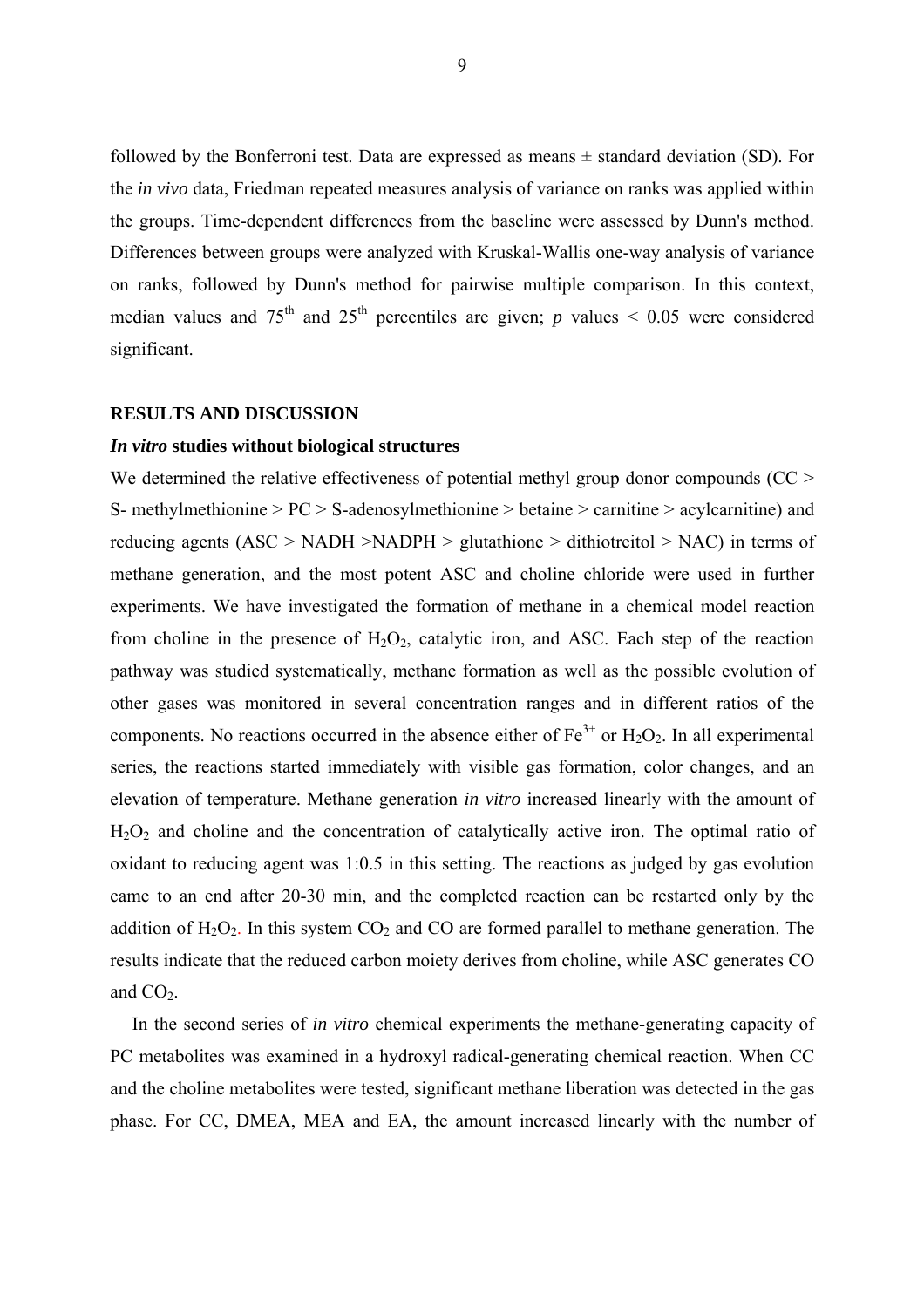methyl groups in the molecules; whereas for the other choline products (i.e. EA, betaine, DMG, sarcosine and glycine) significant methane liberation was not observed.

The methane-producing choline metabolites with alcoholic moiety in the molecule (i.e. CC, DMEA, MEA and EA) effectively inhibited hydroxyl free radical generation in the Udenfriend reaction ( $p < 0.05$ ), while the non- methane producers betaine, DMG, sarcosine and glycine with carboxyl moiety did not display free radical-scavenging capacity determined by the lucigenin-enhanced chemiluminescence assay. The effectiveness was proportional to the amount of methane generated and the number of methyl groups in the compounds.

CC in the range 1-100 mM dose-dependently decreased the hydroxyl radical concentration generated by the Udenfriend reaction (chemical model of hydroxyl radical generation) and exhibited a similar effectiveness as the standard hydroxyl free radical scavengers DMSO, mannitol and DMTU. These results suggest that an elevated reducing power could potentially not only reduce oxygen, but also electron acceptor biomolecules thus leading to the formation of methane.

#### **Experiments with mitochondria**

The mitochondria are a major source of intracellular ROS production and all components of our chemical model reaction (other than free iron) are ubiquitous constituents in comparatively high concentrations in the matrix. Reductive stress in this system was generated by hypoxia and by adding several reducing agents (including ASC, NADH, NADPH, dithiothreitol, reduced glutathione, NAC). An increasingly high amount of methane was reproducibly generated after the addition of ASC and  $1-100$  mM  $H_2O_2$ . Methane formation was linearly related to the amount of mitochondria incubated (between 0 and 10 mg protein/2 ml), the amount of  $H_2O_2$  added (between 0 and 20 mM), and the pH of the reaction mixture. Acidic pH increased methane formation, but there was a significant methane evolution even at pH 7.0. Catalase (300 U/ml) completely abolished the increase in methane production, and this indicates that mitochondrial  $H_2O_2$  is required for the hypoxic activation of the methane generating reaction. DMTU (10 mM), pyruvate (10 mM), and mannitol (10 mM) were less effective (~80% inhibition was observed), while the addition of superoxide dismutase (100 U/ml) did not affect methane generation. It is important to note that the rate of H2O2 formation in rat liver tissue is very high (380 nmol/min/g tissue, *i.e*., ~10% of total oxygen consumption) and catalase is absent from the mitochondrial matrix (Halliwell *et al.*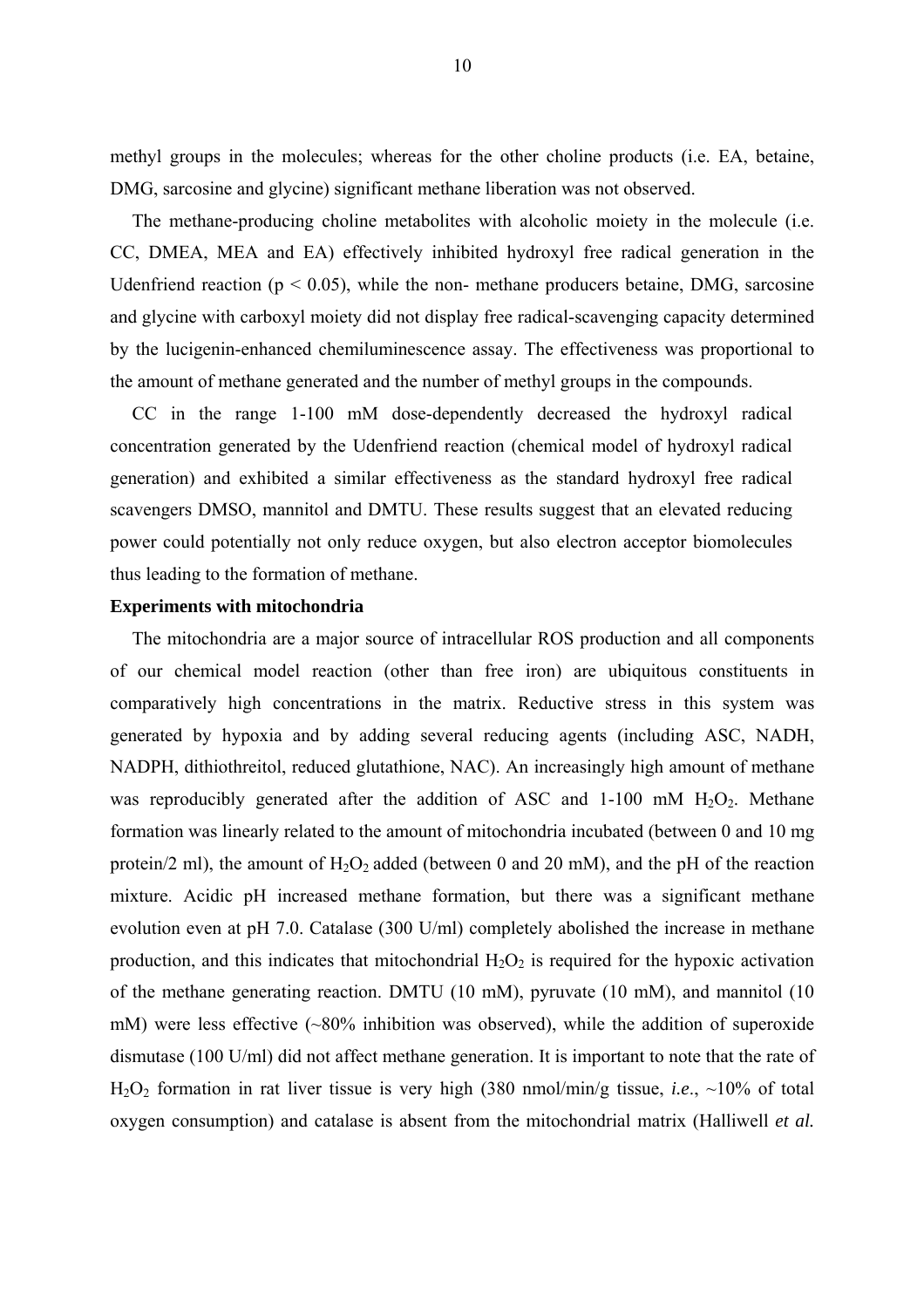2000, Chance *et al.* 1979, Sohal *et al.* 1990, Nulton-Persson *et al.* 2001). The Fe<sup>3+</sup> ion represents a further important component, as reductive stress (the accumulation of electrons in NADH) can liberate the  $Fe^{3+}$  ion from ferritin and reduce it to  $Fe^{2+}$ . This in turn may catalyze the formation of hydroxyl radicals through the iron-catalyzed Haber-Weiss reaction (Thomas *et al.* 1985, Liochev *et al.* 2002).

Secondly, rat liver mitochondrial subfractions were prepared to examine methane production of each under the effect of the hydroxyl free radical-generating Udenfriend components  $(H_2O_2, ASC$  and catalytically active iron). The highest methane production was observed in the matrix  $(2.96 \text{ nmol/mg protein}, (p < 0.05)$ , much less methane was generated in the intermembrane space (0.197 nmol/mg protein), and only very low amounts were detected in the inner membrane (0.08 nmol/mg protein) and outer membrane (0.042 nmol/mg protein) fractions.

# **Endothelial cell culture studies**

In a further step, we have examined the consequences of modulation of the mitochondrial electron transport in confluent cultures of porcine aortic endothelial cells. In these studies, chemical hypoxia was evoked by different ways. The treatments included inhibition of glucose uptake and anaerobic glycolysis, application of site-specific inhibitors of the mitochondrial electron transport chain alone or in combination with glycolysis inhibitors, application of an uncoupling agent, and treatment of the cells with increasing concentrations of the hydroxyl radical generating Udenfriend system. Methane generation was always observed when compounds with such different modes of primary action were used.

The level of methane production increased significantly ( $p < 0.05$ ) over the 2 nmol/mg baseline, reaching 8-10 nmol/mg when intact endothelial cells were deprived of glucose (when glucose was omitted from the reaction mixture) and after the inhibition of glycolysis with NaF, 2-DDG and IAA. Metabolic inhibition of complex IV by NaCN and NaN<sub>3</sub> increased the methane production further ( $p \le 0.05$ ) and resulted in ~15 nmol/mg. Simultaneous glucose deprivation or glycolysis inhibition did not enhance this response further. Higher amounts of liberated methane (20-23 nmol/mg) were observed after the inhibition of oxidative phosphorylation by the application of uncoupling agent 2,4 dinitrophenol (2,4-DNP), and similarly high and dose-dependent methane generation was measured after the hydroxyl radical-generating Udenfriend reaction. The results revealed that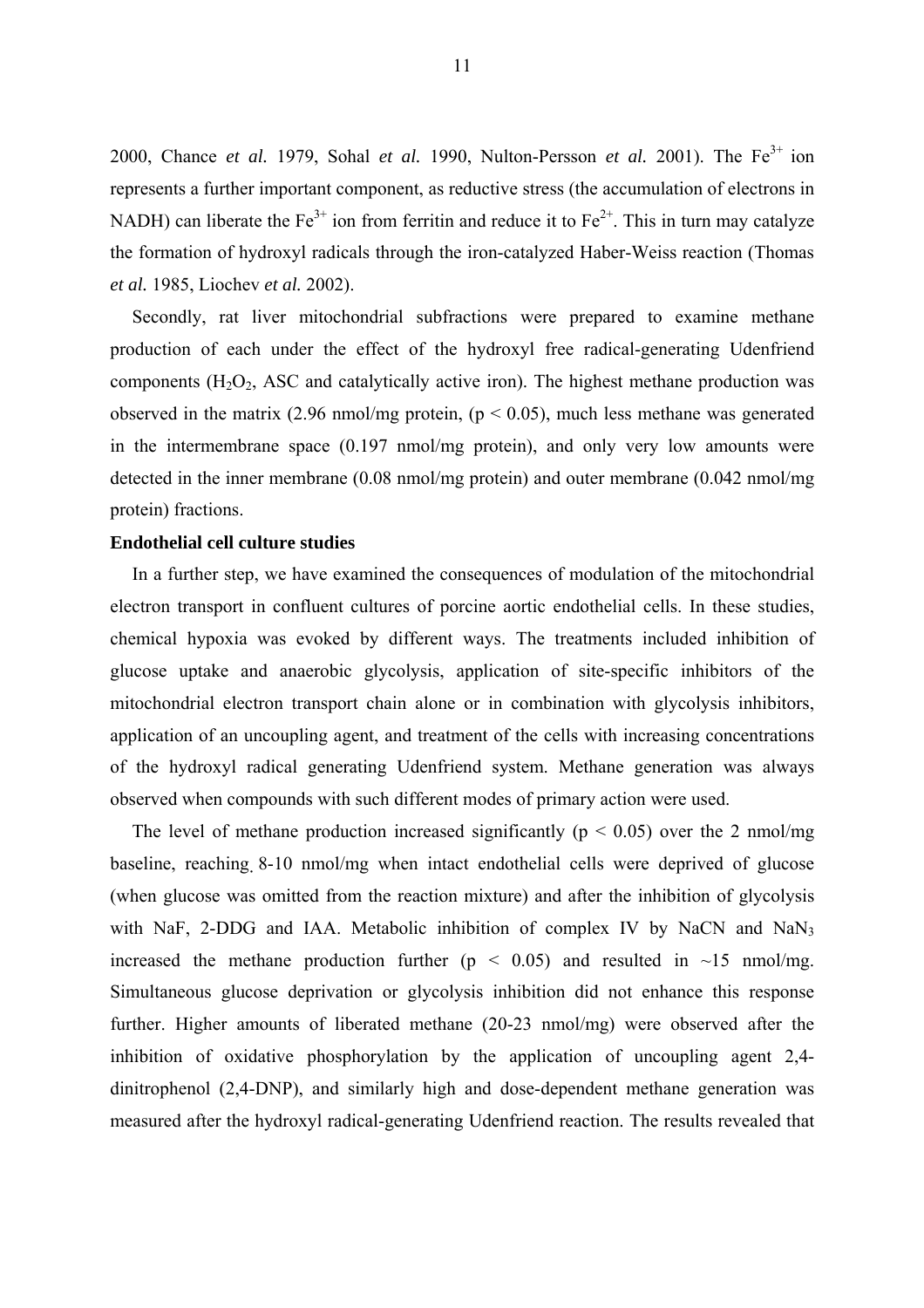disturbance of the normal mitochondrial function leads to significant, dose-dependent methane generation in endothelial cells, the extent depending on the type and intensity of the metabolic distress.

# **Granulocytes**

The PMA-activated PMN granulocyte assay (based on the reduction of cytochrome c) was used to investigate the effects of CC and its metabolites on leukocyte activation. In this system ROS were generated upon activation of the NADPH oxidase complex of the PMNs. The methane producing PC metabolites (i.e. CC, DMEA and MEA) and EA proved to be efficient ( $p < 0.05$ ), while the nonproducers, betaine, DMG, sarcosine and glycine did not inhibit the activity of isolated PMN granulocytes. These series of experiments using freshly isolated and PMA-activated PMN leukocytes furnished evidence that methane-producing PC metabolites inhibit the formation of ROS and may therefore be defined as 'antioxidants'.

# **In vivo experiments**

The aims were to establish whether the dietary administration of PC can protect the reperfused small bowel mucosa by its acting as an anti-inflammatory agent and to investigate this possibility in association with *in vivo* methane generation. Thus, in a further step, we examined the consequences of modulation of the PC input on endogenous methane formation, and we have reported a series of experimental results that support the hypothesis that a PCenriched diet may be protective during intestinal I-R injury. The examined parameters were: hemodynamics, superoxide production, tissue myeloperoxidase changes, intramucosal pHi, PCO2 gap and *in vivo* methane production.

The results revealed that the postischemic period was characterized by general signs of reperfusion damage, significant tissue acidosis with ROS generation, and leukocyte accumulation. These local responses were accompanied by increased methane production in the exhaled air during the early phase of reoxygenation.

The results also indicated that a PC-enriched diet may indeed counteract mucosal superoxide generation, efficiently decrease intestinal PMN accumulation and prevent the decrease in mucosal pHi. Furthermore, our results demonstrate that PC or its metabolites can suppress the methane generation after transient ischemia. Although the delivery of more PC prevented I-R-induced mucosal inflammation, this protocol actually decreased the postischemic production of methane as well. This parallel change in the oxidative and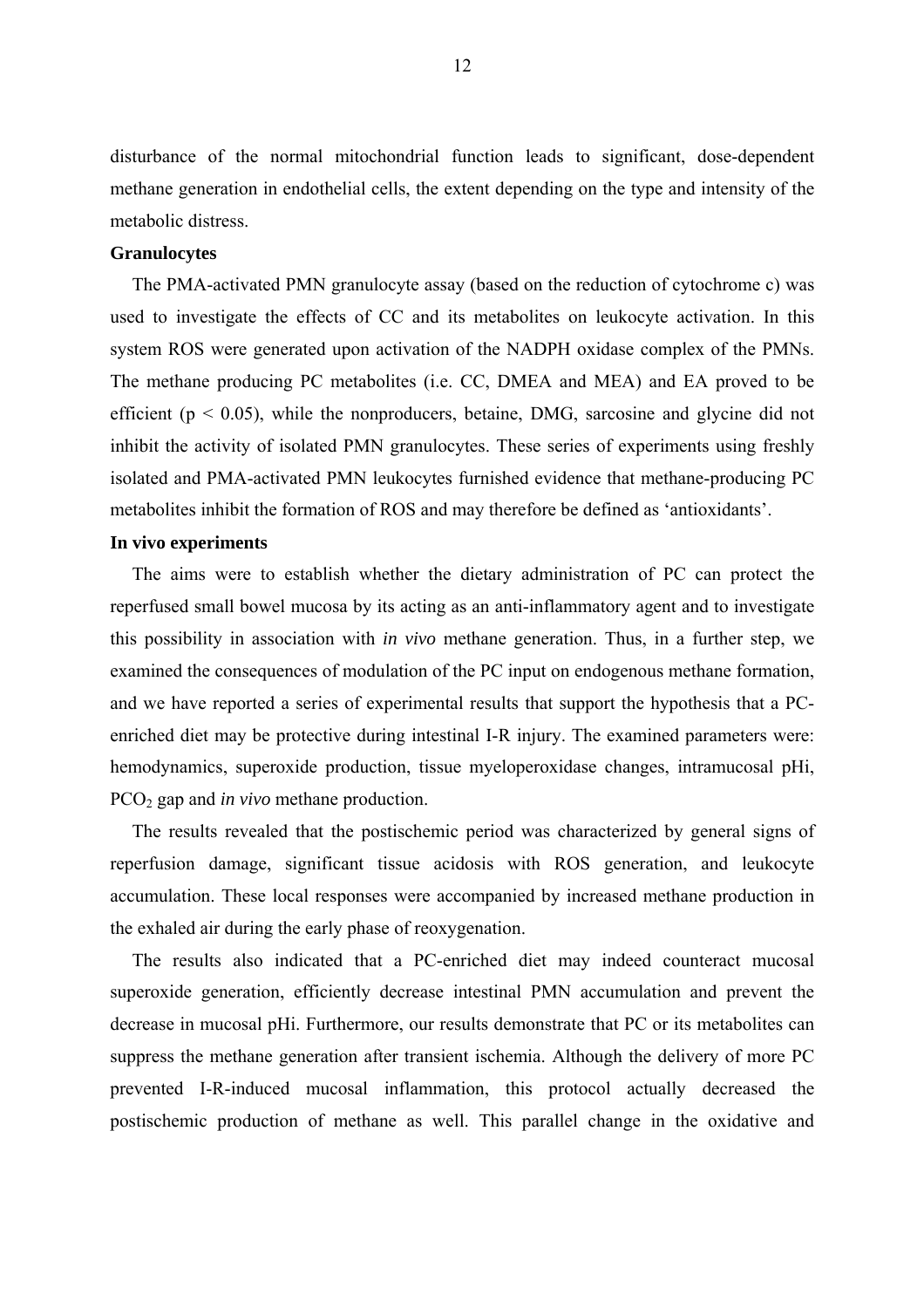reductive arms of the process seems to be controversial. A possible explanation for the PCinduced negative feedback may involve a dual functionality of PC metabolites. Theoretically, choline can be oxidized to betaine, dimethylglycine, sarcosine (N-methylglycine), and glycine by donating electrons to an electron acceptor, for example, to ROS, and this pathway can then negatively influence ROS generation as a whole. In this case, methanogenic metabolites will generate methane by accepting an electron, whereas non-producers will react with a radical to form water.

These molecules may react differentially to the various changes in the redox milieu in accordance with an abnormal shift toward reducing or oxidizing conditions in the cell. Indeed, the results of our *in vitro* experiments indicated that a concerted reaction of choline and ascorbate can lead to the simultaneous generation of oxidized and reduced carbon-containing gas molecules: methane,  $CO<sub>2</sub>$ , and  $CO<sub>2</sub>$ . Nevertheless, further investigations are needed to determine the effects of individual PC metabolites on oxidoreductive stress markers.

Here it should be added that Keppler *et al.* have shown that plants can also produce methane in response to photo energy without the need for a protein to catalyze the reaction (Keppler *et al.* 2006). These laboratory experiments proved that living plants, plant litter and the structural plant component pectin emit CH4 to the atmosphere under aerobic conditions. Later further studies (Wang *et al.* 2008, Vigano *et al.* 2008, McLeod *et al.* 2008) have confirmed Keppler's work. More importantly, these data strongly support our previous *in vitro* and *in vivo* findings as well.

In conclusion, a steady state of reducing power or redox balance may be as important for the normal functioning of aerobic cells as is a constant pH. Conversely, redox imbalance may be as common and important a feature of abnormal clinical states as is acid-base imbalance. Attention has been focused in the past on "*oxidative stress*". Oxidative stress has long been assumed to be the main cause of oxygen free radical activity and its damaging consequences in biological systems. This assumption may be mistaken and may account for the disappointing performance of antioxidants in clinical practice (Gutteridge 1999). The reverse imbalance, "*reductive stress*", is far more common and potentially life-threatening. The underlying cause for the pathological conditions which are misleadingly named today oxidative stress, is reductive stress or elevated/displaced reducing equivalent. This can be normalized only by electron acceptors. The defense mechanism which may operate in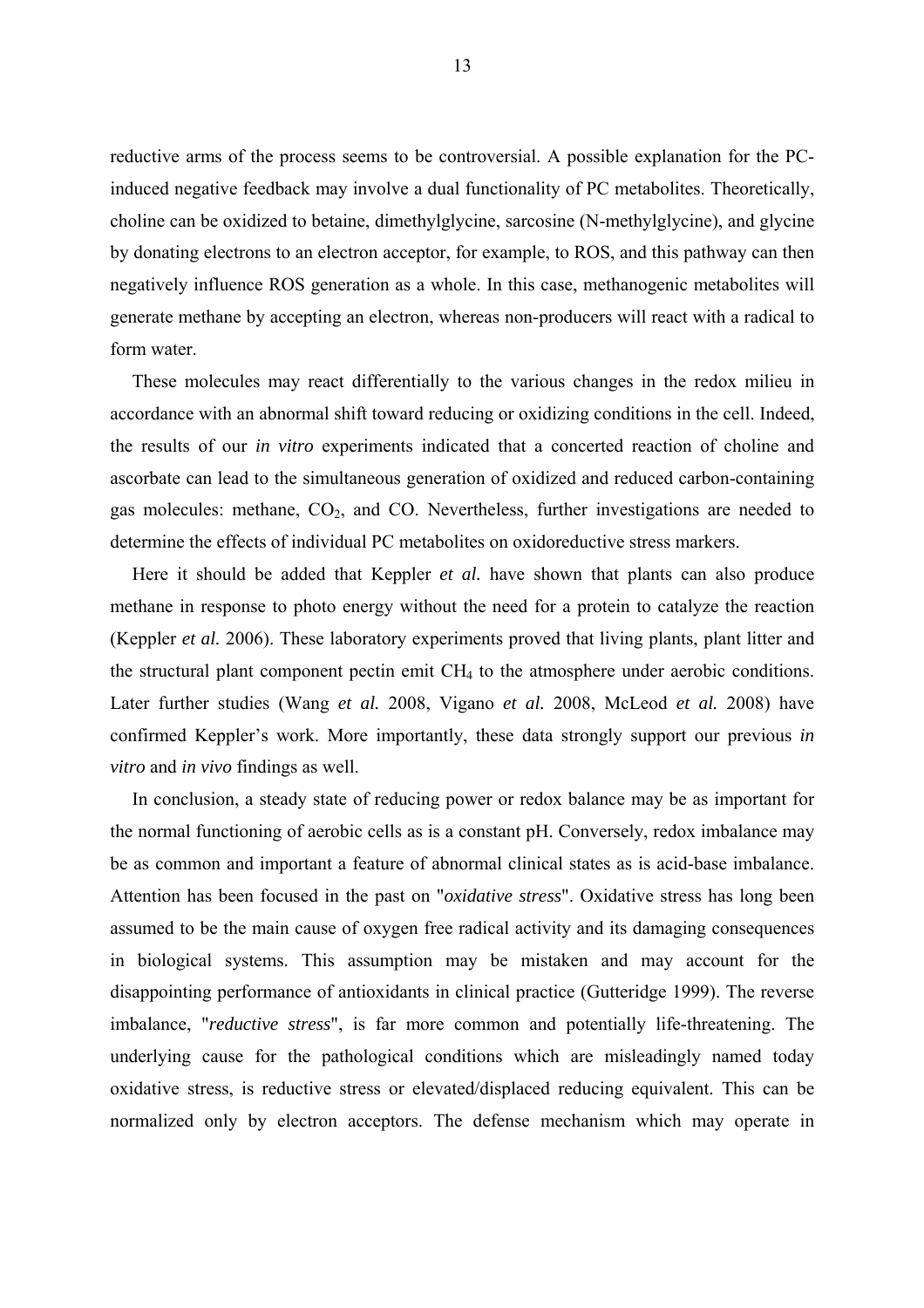biological systems against such reductive stress may be the capture of electrons by EMGs and the consequent irreversible evolution of methane gas.

# **SUMMARY OF NEW FINDINGS**

- 1. The formation of methane from choline and from its metabolites in the presence of the hydroxyl radical producing Udenfriend reaction (hydrogen peroxide, catalytic iron, and ascorbic acid) was reported. In this system, carbon monoxide and carbon dioxide are formed from the ascorbate molecule in parallel with methane generation.
- 2. PC metabolites with alcoholic moiety in the molecule displayed an effectiveness to counteract oxygen radical production, proportional to the amount of methane generated and the number of methyl groups in the compounds. The efficacy of CC to eliminate hydroxyl free radical is in the same order as that of the known hydroxyl radical scavenger molecules mannitol, DMSO and DMTU.
- 3. The formation of methane by rat liver mitochondria was reported for the first time.
- 4. The mechanism by which methan can be generated *in vitro* and *in vivo* has been elaborated; methane generation is a consequence of transient oxygen deprivation in aerobic cells. The methane-generating reaction is a defensive response to reductive stress which provides protection against redox imbalance in living systems.
- 5. The formation of methane by an aerobic organism was reported for the first time. The generation of methane may be linked to a tissue response to ischemia and associated with abnormal ROS generation in the gastrointestinal tract.
- 6. PC metabolites containing both electron donor and acceptor groups may have a function to counteract intracellular oxygen radical production.
- 7. Increased dietary uptake of PC exerts an anti-inflammatory influence in the gastrointestinal tract.